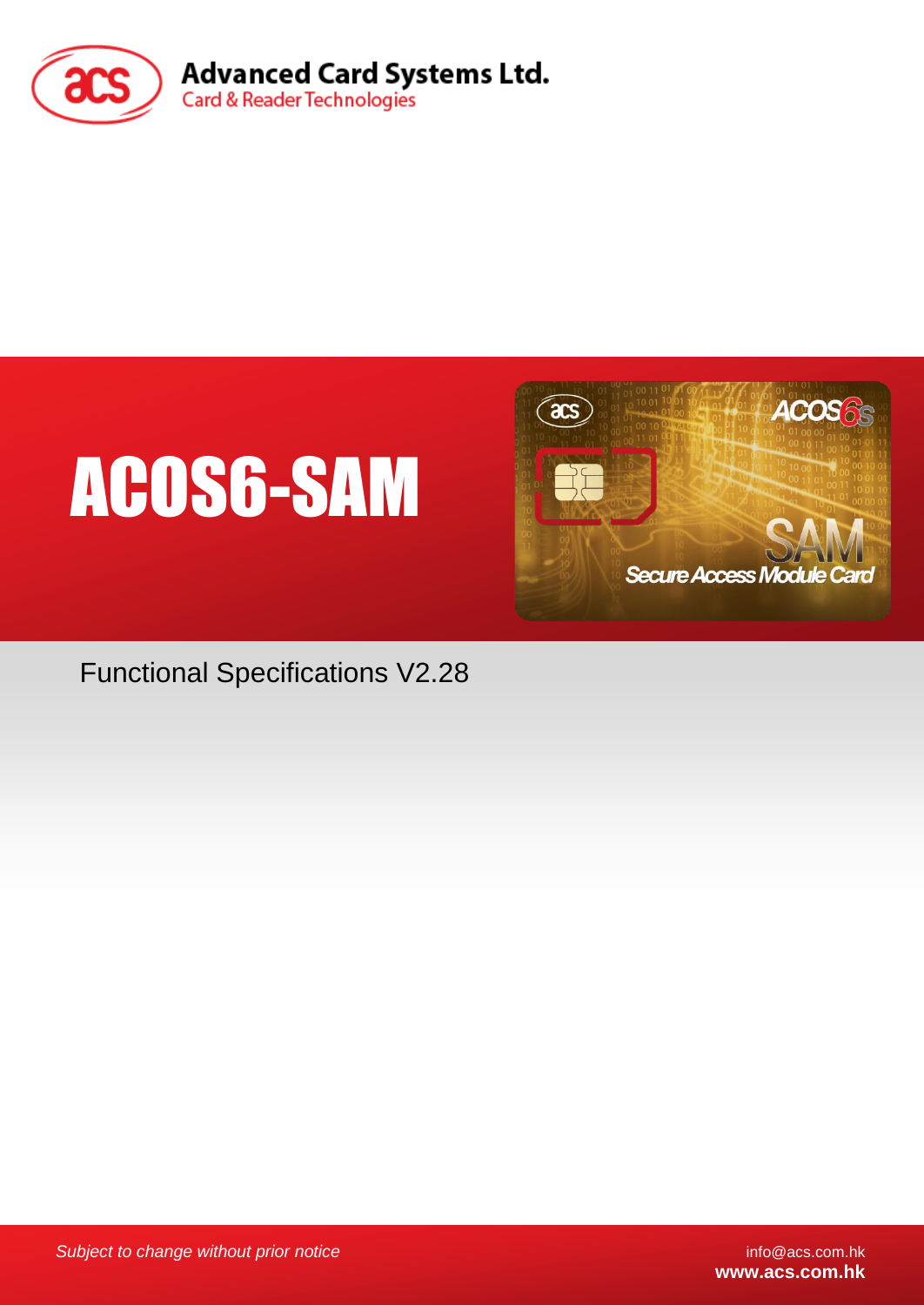

# **Table of Contents**

| 1.0.              |        |  |  |  |  |  |
|-------------------|--------|--|--|--|--|--|
| 1.1.              |        |  |  |  |  |  |
| 1.2.              |        |  |  |  |  |  |
| 2.0.              |        |  |  |  |  |  |
| 2.1.              |        |  |  |  |  |  |
| 2.2.              |        |  |  |  |  |  |
| 2.3.              |        |  |  |  |  |  |
| 2.4.              |        |  |  |  |  |  |
| 2.5.              |        |  |  |  |  |  |
| 2.6.              |        |  |  |  |  |  |
| 2.7.<br>2.8.      |        |  |  |  |  |  |
| 2.9.              |        |  |  |  |  |  |
| 3.0.              |        |  |  |  |  |  |
| 4.0.              |        |  |  |  |  |  |
| 4.1.              |        |  |  |  |  |  |
| $4.1.1$ .         |        |  |  |  |  |  |
| 4.1.2.            |        |  |  |  |  |  |
| 4.1.3.            |        |  |  |  |  |  |
| 4.1.4.            |        |  |  |  |  |  |
| 4.2.              |        |  |  |  |  |  |
| 4.3.              |        |  |  |  |  |  |
|                   | 4.3.1. |  |  |  |  |  |
| 5.0.              |        |  |  |  |  |  |
| 5.1.              |        |  |  |  |  |  |
| 5.2.              |        |  |  |  |  |  |
| 5.2.1.            |        |  |  |  |  |  |
| 5.2.2.<br>5.2.3.  |        |  |  |  |  |  |
| 5.2.4.            |        |  |  |  |  |  |
| 5.2.5.            |        |  |  |  |  |  |
| 5.2.6.            |        |  |  |  |  |  |
| 5.2.7.            |        |  |  |  |  |  |
| 5.2.8.            |        |  |  |  |  |  |
| 5.2.9.<br>5.2.10. |        |  |  |  |  |  |
| 5.2.11.           |        |  |  |  |  |  |
| 5.2.12.           |        |  |  |  |  |  |
| 5.2.13.           |        |  |  |  |  |  |
| 5.2.14.           |        |  |  |  |  |  |
| 5.2.15.           |        |  |  |  |  |  |
| 5.2.16.<br>5.3.   |        |  |  |  |  |  |
|                   |        |  |  |  |  |  |
| 6.0.              |        |  |  |  |  |  |
| 6.1.              |        |  |  |  |  |  |
| 6.1.1.<br>6.1.2.  |        |  |  |  |  |  |
| 6.2.              |        |  |  |  |  |  |
| 6.3.              |        |  |  |  |  |  |
| 6.4.              |        |  |  |  |  |  |
| 6.5.              |        |  |  |  |  |  |
| 6.5.1.            |        |  |  |  |  |  |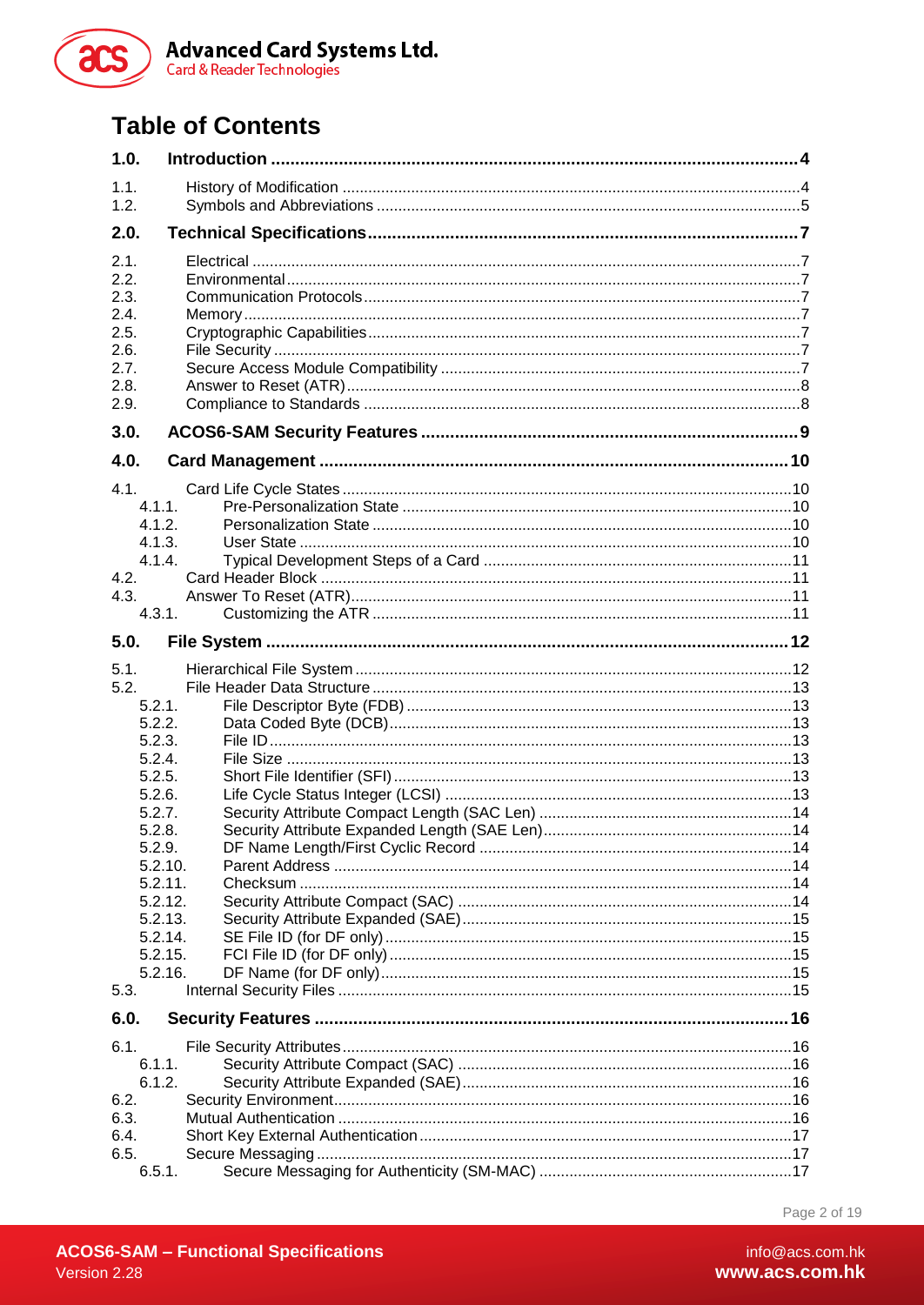

| 6.7. |  |
|------|--|
| 6.8. |  |
|      |  |
| 8.0. |  |

# **List of Figures**

# **List of Tables**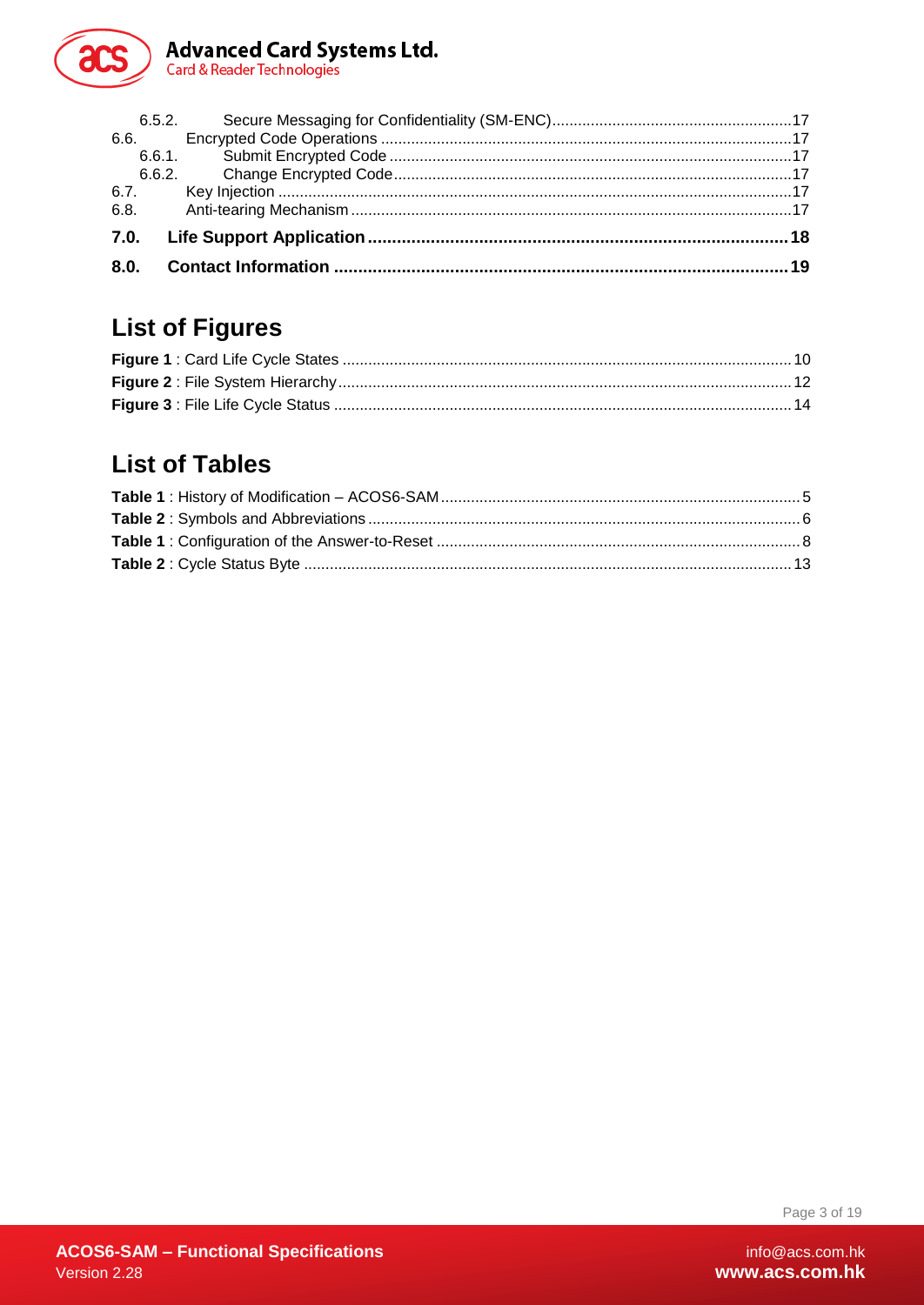

# <span id="page-3-0"></span>**1.0.Introduction**

This document provides detailed description of the features and functions of ACS Smart Card Operating System Version 6 – Security Access Module, also known as ACOS6-SAM, developed by Advanced Card Systems Ltd.

# <span id="page-3-1"></span>**1.1. History of Modification**

| <b>Date</b>      | <b>Version and Description</b>                                                                                                                                                                                                                                                                                                                                                                                                                                                                                                                                                                                                                                                                                                                                                                                                                                    |  |  |  |  |  |  |
|------------------|-------------------------------------------------------------------------------------------------------------------------------------------------------------------------------------------------------------------------------------------------------------------------------------------------------------------------------------------------------------------------------------------------------------------------------------------------------------------------------------------------------------------------------------------------------------------------------------------------------------------------------------------------------------------------------------------------------------------------------------------------------------------------------------------------------------------------------------------------------------------|--|--|--|--|--|--|
| May 2006         | ACOS6-SAM revision 1.00                                                                                                                                                                                                                                                                                                                                                                                                                                                                                                                                                                                                                                                                                                                                                                                                                                           |  |  |  |  |  |  |
| November<br>2007 | <b>ACOS6-SAM revision 4.00</b><br>Enhancement added for up to 307.2 Kbps communication support<br>Expanded user storage capacity to 16 KB<br>$\bullet$<br>Added bulk encryption with CBC                                                                                                                                                                                                                                                                                                                                                                                                                                                                                                                                                                                                                                                                          |  |  |  |  |  |  |
| November<br>2008 | ACOS6-SAM revision 4.02<br>Expanded user storage capacity to 32 KB<br>$\bullet$<br>Added FIPS 140-2 compliant hardware-based RNG<br>$\bullet$<br>Added short key external authentication<br>٠<br>Global level authentication state kept after selecting different DF<br>$\bullet$<br>Encrypt/Decrypt command can perform secure messaging for<br>٠<br>ACOS3<br>Encrypt command can calculate retail-MAC<br>ACOS6 Secure Messaging supports SM for Confidentiality (SM-<br>$\bullet$<br>ENC).<br>Clear card has anti-tearing protection<br>٠<br>Card header special function flag to control additional features<br>٠<br>Activate/Deactivate commands allow changing the card life cycle<br>$\bullet$<br>states<br>Remains completely backward compatible to previous ACOS6<br>$\bullet$<br>versions<br>Default ATR changed to TA1=95h for increased compatibility |  |  |  |  |  |  |
| May 2009         | <b>ACOS6-SAM revision 4.06</b><br>Expanded user storage capacity to 64 KB<br>Multiple purse file can be used in one DF                                                                                                                                                                                                                                                                                                                                                                                                                                                                                                                                                                                                                                                                                                                                            |  |  |  |  |  |  |
| <b>July 2009</b> | ACOS6-SAM revision 4.07<br>Supports MIFARE Ultralight C diversification and authentication.                                                                                                                                                                                                                                                                                                                                                                                                                                                                                                                                                                                                                                                                                                                                                                       |  |  |  |  |  |  |
| December<br>2010 | ACOS6-SAM revision 4.08<br>Support AES-128 Bulk Encryption<br>32KB EEPROM<br>MIFARE DESFire/MIFARE DESFire EV1 Security Support<br>Mutual Authenticate between ACOS6-SAM and MIFARE DESFire<br>٠<br>MIFARE DESFire Card Session Key store in SAM Card<br>$\bullet$<br>Key Injection from ACOS6-SAM to MIFARE DESFire<br>٠<br>MAC and CMAC capabilities<br>$\bullet$<br>Fully-enciphered communication with MIFARE DESFire                                                                                                                                                                                                                                                                                                                                                                                                                                         |  |  |  |  |  |  |

Page 4 of 19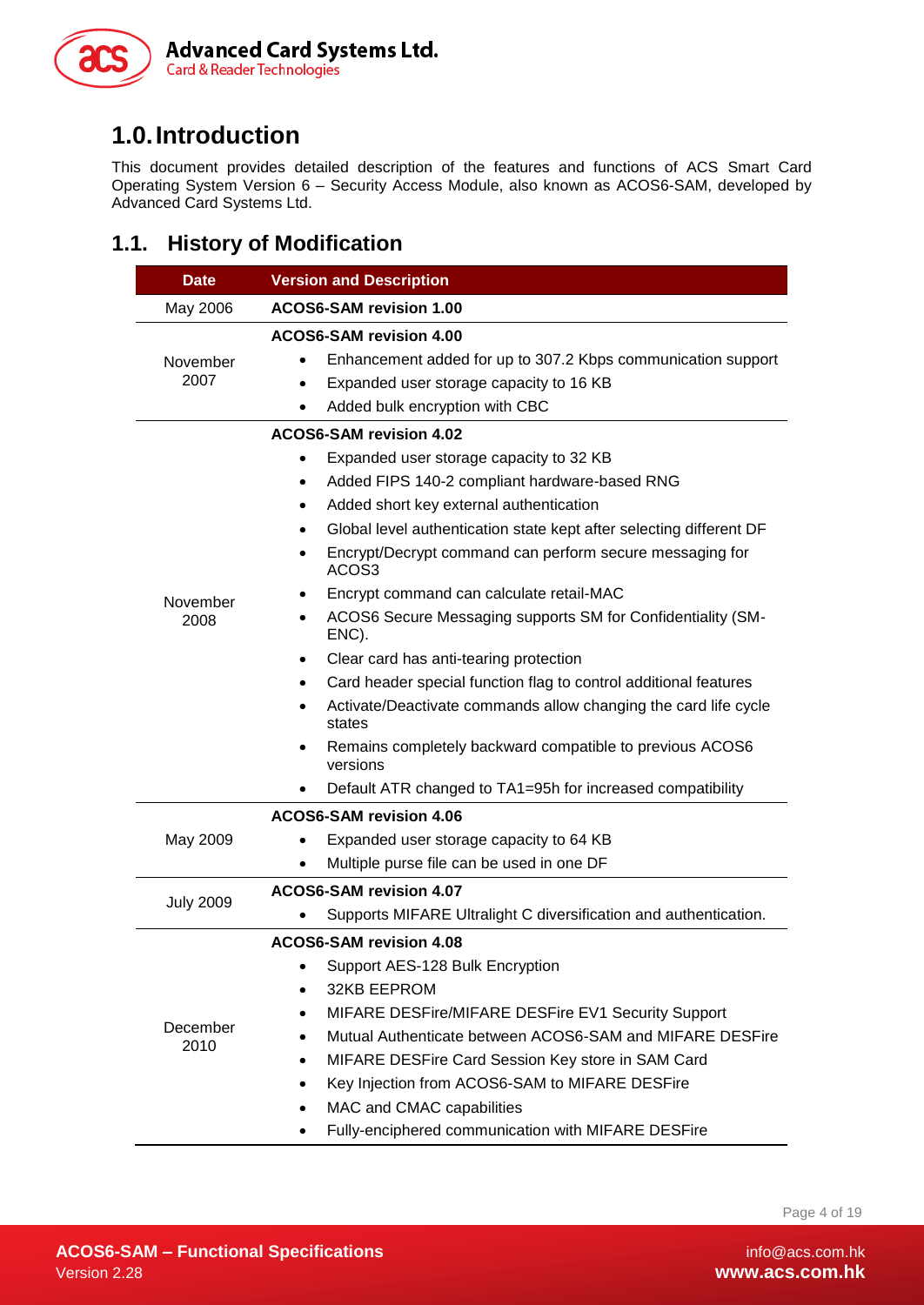

# Advanced Card Systems Ltd.<br>Card & Reader Technologies

| <b>Date</b>       | <b>Version and Description</b>                                                                  |  |  |  |  |  |
|-------------------|-------------------------------------------------------------------------------------------------|--|--|--|--|--|
|                   | ACOS6-SAM revision 4.09                                                                         |  |  |  |  |  |
| May 2012          | Support MIFARE Plus diversification, authentication, key injection<br>and secure communications |  |  |  |  |  |
|                   | ACOS6-SAM revision 4.17                                                                         |  |  |  |  |  |
| June 2016         | Support ACOS3 using 3Key 3DES / AES-128bit / AES-192bit                                         |  |  |  |  |  |
|                   | Expanded user storage capacity to 64 KB<br>$\bullet$                                            |  |  |  |  |  |
|                   | <b>ACOS6-SAM revision 4.20</b>                                                                  |  |  |  |  |  |
| <b>April 2019</b> | MIFARE DESFire EV2 Support<br>$\bullet$                                                         |  |  |  |  |  |
|                   | <b>MIFARE DESFire Light Support</b><br>$\bullet$                                                |  |  |  |  |  |
|                   |                                                                                                 |  |  |  |  |  |

**Table 1**: History of Modification – ACOS6-SAM

# <span id="page-4-1"></span><span id="page-4-0"></span>**1.2. Symbols and Abbreviations**

| <b>Abbreviation</b>                                                 | <b>Description</b>                                |  |  |  |  |
|---------------------------------------------------------------------|---------------------------------------------------|--|--|--|--|
| 3DES                                                                | <b>Triple DES</b>                                 |  |  |  |  |
| <b>AID</b>                                                          | Application/Account Identifier                    |  |  |  |  |
| AMB                                                                 | Access Mode Byte                                  |  |  |  |  |
| <b>AMDO</b>                                                         | Access Mode Data Object                           |  |  |  |  |
| <b>APDU</b>                                                         | Application Protocol Data Unit                    |  |  |  |  |
| <b>ATC</b>                                                          | <b>Account Transaction Counter</b>                |  |  |  |  |
| <b>ATR</b>                                                          | Answer to Reset                                   |  |  |  |  |
| <b>ATREF</b>                                                        | <b>Account Transaction Reference</b>              |  |  |  |  |
| <b>CLA</b>                                                          | Class byte of APDU commands                       |  |  |  |  |
| <b>COMPL</b>                                                        | <b>Bit-wise Complement</b>                        |  |  |  |  |
| COS                                                                 | <b>Card Operating System</b>                      |  |  |  |  |
| DEC(C, K)                                                           | Decryption of data C with key K using DES or 3DES |  |  |  |  |
| <b>DES</b>                                                          | Data Encryption Standard                          |  |  |  |  |
| DF                                                                  | <b>Dedicated File</b>                             |  |  |  |  |
| ENC(C, K)                                                           | Encryption of data P with key K using DES or 3DES |  |  |  |  |
| EF                                                                  | <b>Elementary File</b>                            |  |  |  |  |
| EF <sub>1</sub>                                                     | <b>PIN File</b>                                   |  |  |  |  |
| EF <sub>2</sub>                                                     | Key File                                          |  |  |  |  |
| <b>FCP</b>                                                          | <b>File Control Parameters</b>                    |  |  |  |  |
| <b>FDB</b>                                                          | File Descriptor Byte                              |  |  |  |  |
| <b>INS</b>                                                          | Instruction byte of APDU commands                 |  |  |  |  |
| IV_Seq<br>Initialization vector with sequence number used in SM-MAC |                                                   |  |  |  |  |
| <b>LCSI</b>                                                         | Life Cycle Status Integer                         |  |  |  |  |
| <b>LSb</b>                                                          | Least Significant Bit                             |  |  |  |  |

Page 5 of 19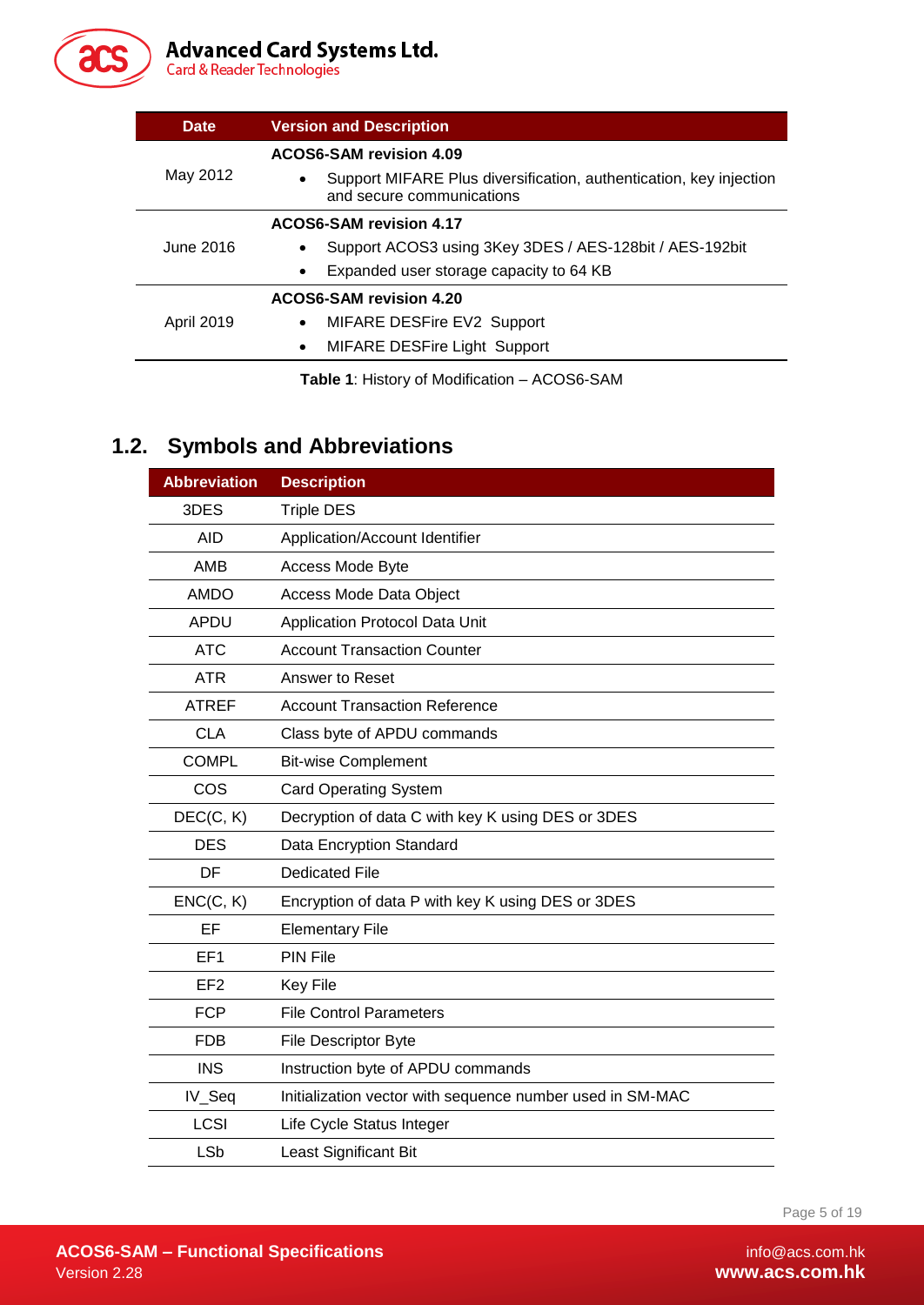

# Advanced Card Systems Ltd.<br>Card & Reader Technologies

| <b>Abbreviation</b> | <b>Description</b>                                    |  |  |  |  |  |
|---------------------|-------------------------------------------------------|--|--|--|--|--|
| <b>LSB</b>          | Least Significant Byte                                |  |  |  |  |  |
| <b>MAC</b>          | <b>Message Authentication Code</b>                    |  |  |  |  |  |
| MF                  | <b>Master File</b>                                    |  |  |  |  |  |
| <b>MFP</b>          | <b>MIFARE Plus</b>                                    |  |  |  |  |  |
| <b>MOC</b>          | Ministry of Construction - China specifications       |  |  |  |  |  |
| <b>MSb</b>          | Most Significant Bit                                  |  |  |  |  |  |
| <b>MSB</b>          | <b>Most Significant Byte</b>                          |  |  |  |  |  |
| Nibble              | four- bit aggregation; a byte consists of two nibbles |  |  |  |  |  |
| <b>PBOC</b>         | People's Bank of China specifications                 |  |  |  |  |  |
| <b>RFU</b>          | <b>Reserved for Future Use</b>                        |  |  |  |  |  |
| <b>RMAC</b>         | <b>Retail MAC</b>                                     |  |  |  |  |  |
| SL <sub>0</sub>     | <b>MIFARE Plus Security Level 0</b>                   |  |  |  |  |  |
| SL <sub>1</sub>     | <b>MIFARE Plus Security Level 1</b>                   |  |  |  |  |  |
| SL <sub>2</sub>     | <b>MIFARE Plus Security Level 2</b>                   |  |  |  |  |  |
| SL <sub>3</sub>     | <b>MIFARE Plus Security Level 3</b>                   |  |  |  |  |  |
| <b>SAC</b>          | Security Attribute - Compact                          |  |  |  |  |  |
| <b>SAE</b>          | Security Attribute - Expanded                         |  |  |  |  |  |
| SAM                 | Secure Access Module                                  |  |  |  |  |  |
| <b>SCB</b>          | <b>Security Condition Byte</b>                        |  |  |  |  |  |
| <b>SCDO</b>         | <b>Security Condition Data Object</b>                 |  |  |  |  |  |
| <b>SE</b>           | <b>Security Environment</b>                           |  |  |  |  |  |
| Seq#                | Sequence number used in SM-ENC                        |  |  |  |  |  |
| <b>SFI</b>          | Short File Identifier                                 |  |  |  |  |  |
| SM-ENC              | Secure Messaging with Encryption                      |  |  |  |  |  |
| SM-MAC              | Secure Messaging with MAC                             |  |  |  |  |  |
| <b>TLV</b>          | Tag-Length-Value                                      |  |  |  |  |  |
| <b>TTREFC</b>       | <b>Terminal Transaction Reference for Credit</b>      |  |  |  |  |  |
| <b>TTREFD</b>       | <b>Terminal Transaction Reference for Debit</b>       |  |  |  |  |  |
| <b>UQB</b>          | <b>Usage Qualifier Byte</b>                           |  |  |  |  |  |
| $\mathbf{I}$        | Concatenation                                         |  |  |  |  |  |

<span id="page-5-0"></span>**Table 2**: Symbols and Abbreviations

Page 6 of 19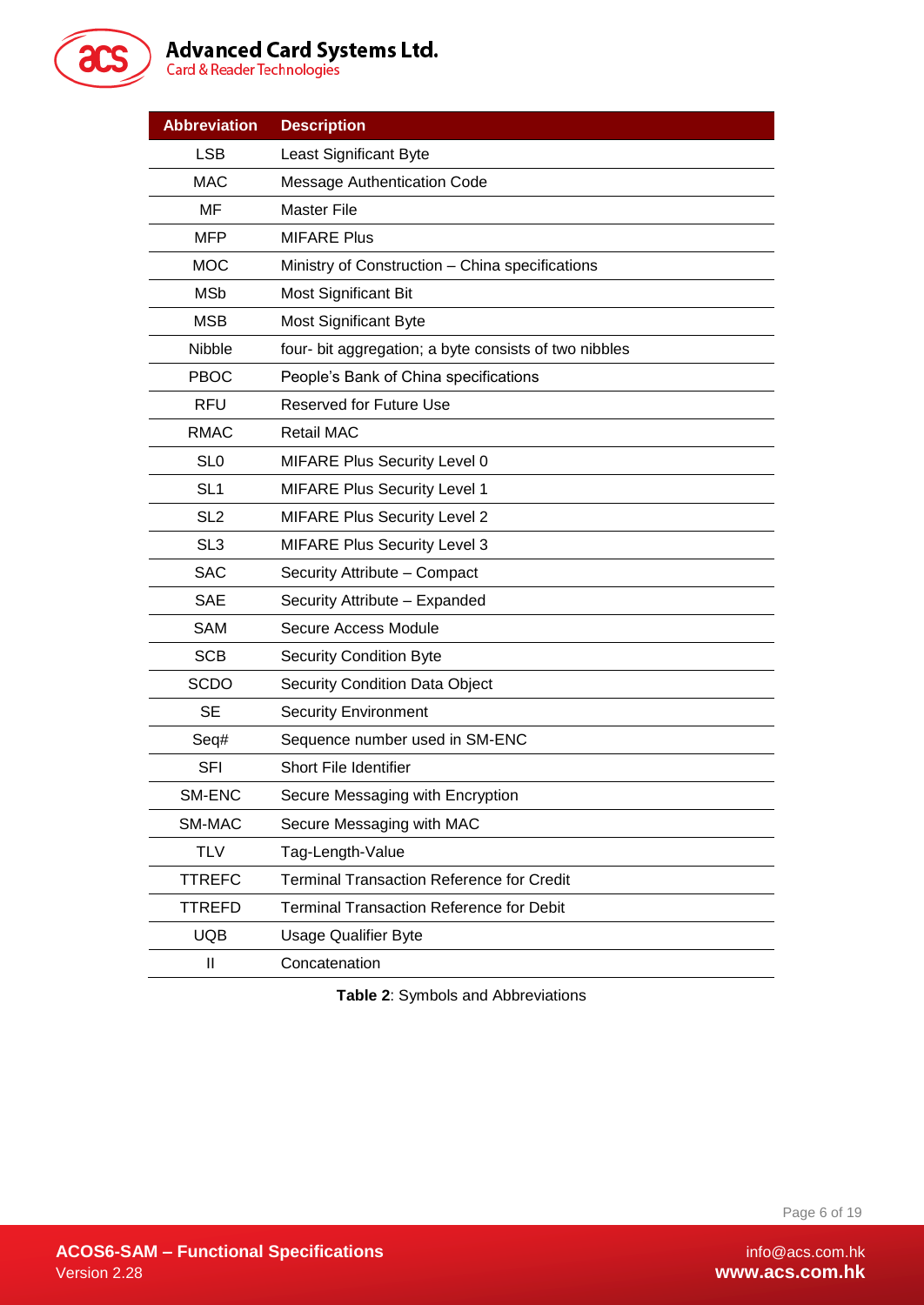

# <span id="page-6-0"></span>**2.0.Technical Specifications**

The following are some of the technical properties of the ACOS6-SAM card:

## <span id="page-6-1"></span>**2.1. Electrical**

- Operating voltage: 5 V DC +/-10% (Class A) and 3 V DC +/-10% (Class B)
- Maximum supply current: <10 mA
- ESD protection: ≤ 4 KV

#### <span id="page-6-2"></span>**2.2. Environmental**

- Operating temperature: -25 °C to 85 °C
- Storage temperature: -40 °C to 100 °C

#### <span id="page-6-3"></span>**2.3. Communication Protocols**

 $\bullet$  T=0 with baud up to 223,200 bps

#### <span id="page-6-4"></span>**2.4. Memory**

- Capacity: 64 KB
- EEPROM endurance: 100,000 erase/write cycles
- Data retention: 10 years

## <span id="page-6-5"></span>**2.5. Cryptographic Capabilities**

The ACOS6-SAM supports a number of cryptographic algorithms, including:

- DES, 2K3DES, 3K3DES (ECB, CBC)
- AES: 128/192 bits (ECB, CBC)

#### <span id="page-6-6"></span>**2.6. File Security**

- FIPS 140-2 compliant hardware-based random number generator
- Session key based on random numbers
- Key pair for mutual authentication
- Secure Messaging function for confidential and authenticated data transfers
- Stores and performs all key operations for mutual authentication, encrypted PIN submission, secure messaging, and e-Purse commands
- Multilevel secured access hierarchy
- Anti-tearing capability

## <span id="page-6-7"></span>**2.7. Secure Access Module Compatibility**

The ACOS6-SAM pairs with the following client cards:

- $\bullet$  ACOS3
- ACOS6
- ACOS7
- ACOS10

Page 7 of 19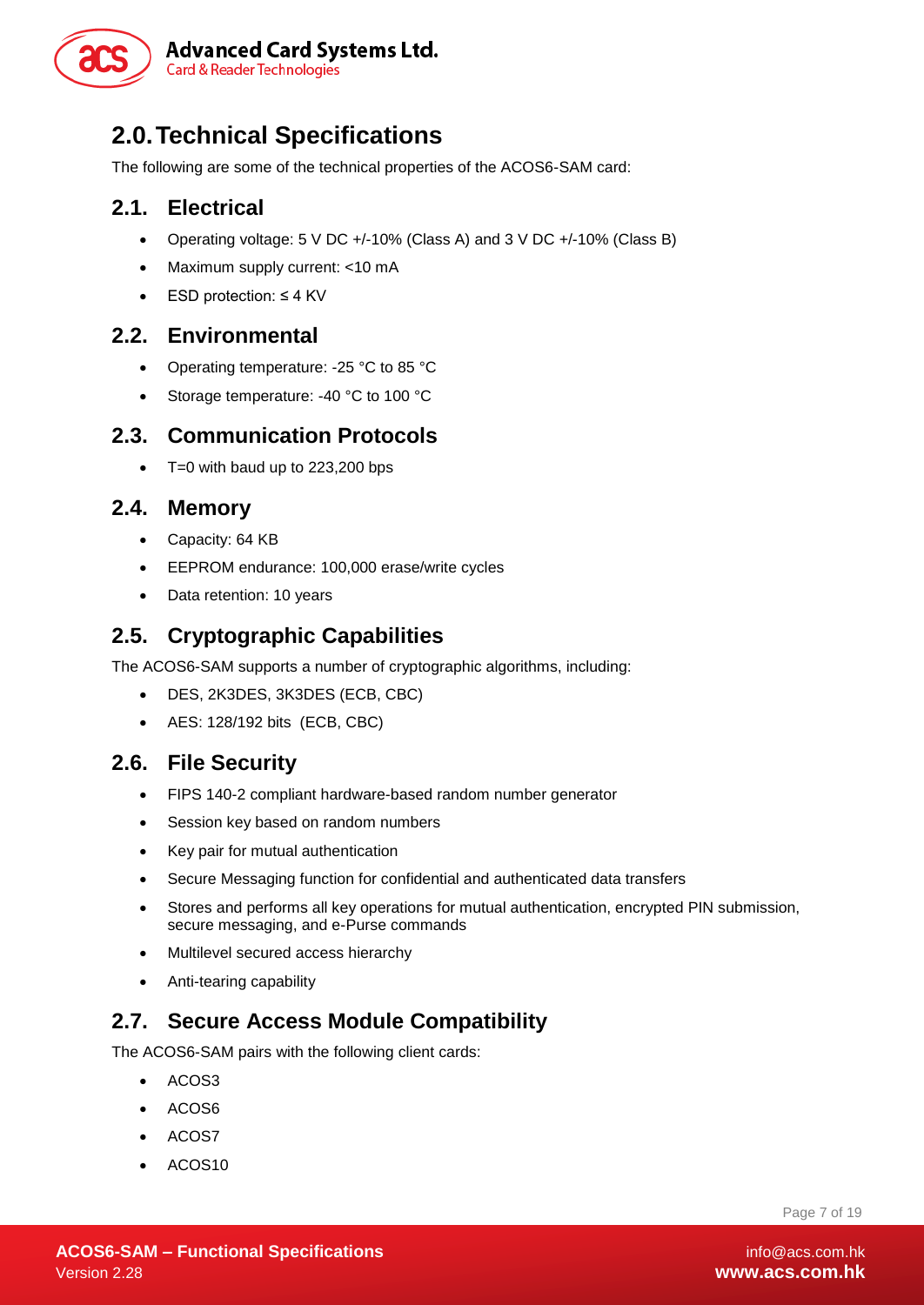

- MIFARE Ultralight® C
- MIFARE<sup>®</sup> DESFire<sup>®</sup>
- MIFARE® DESFire® EV1
- MIFARE® DESFire® EV2
- MIFARE<sup>®</sup> DESFire<sup>®</sup> Light
- MIFARE Plus®

## <span id="page-7-0"></span>**2.8. Answer to Reset (ATR)**

After a hardware reset (e.g. power up), the card transmits an **Answer To Reset (ATR)** in compliance with ISO 7816 Part 3. The ACOS6-SAM supports the protocol type T=0 in direct convention.

The following is the default ATR:

| <b>Parameter</b>         | <b>ATR</b>                                | <b>Description</b>                                   |  |  |  |  |
|--------------------------|-------------------------------------------|------------------------------------------------------|--|--|--|--|
| TS                       | 3Bh                                       | Direct Convention.                                   |  |  |  |  |
| T0                       | <b>BEh</b>                                | TA1, TB1, TD1 follows with 14 historical characters. |  |  |  |  |
| TA1                      | 95h                                       | Capable of high-speed communication.                 |  |  |  |  |
| TB1                      | 00h                                       | No programming voltage required.                     |  |  |  |  |
| TD1                      | No further interface bytes follow.<br>00h |                                                      |  |  |  |  |
| 14 Historical Characters |                                           |                                                      |  |  |  |  |

#### **Table 1**: Configuration of the Answer-to-Reset

<span id="page-7-2"></span>The ATR may be completely changed using the ATR file. See **Section [4.3](#page-10-2)** and **Section [4.3.1](#page-10-3)** for more information.

## <span id="page-7-1"></span>**2.9. Compliance to Standards**

Compliant with ISO 7816 Parts 1, 2, 3, 4

Page 8 of 19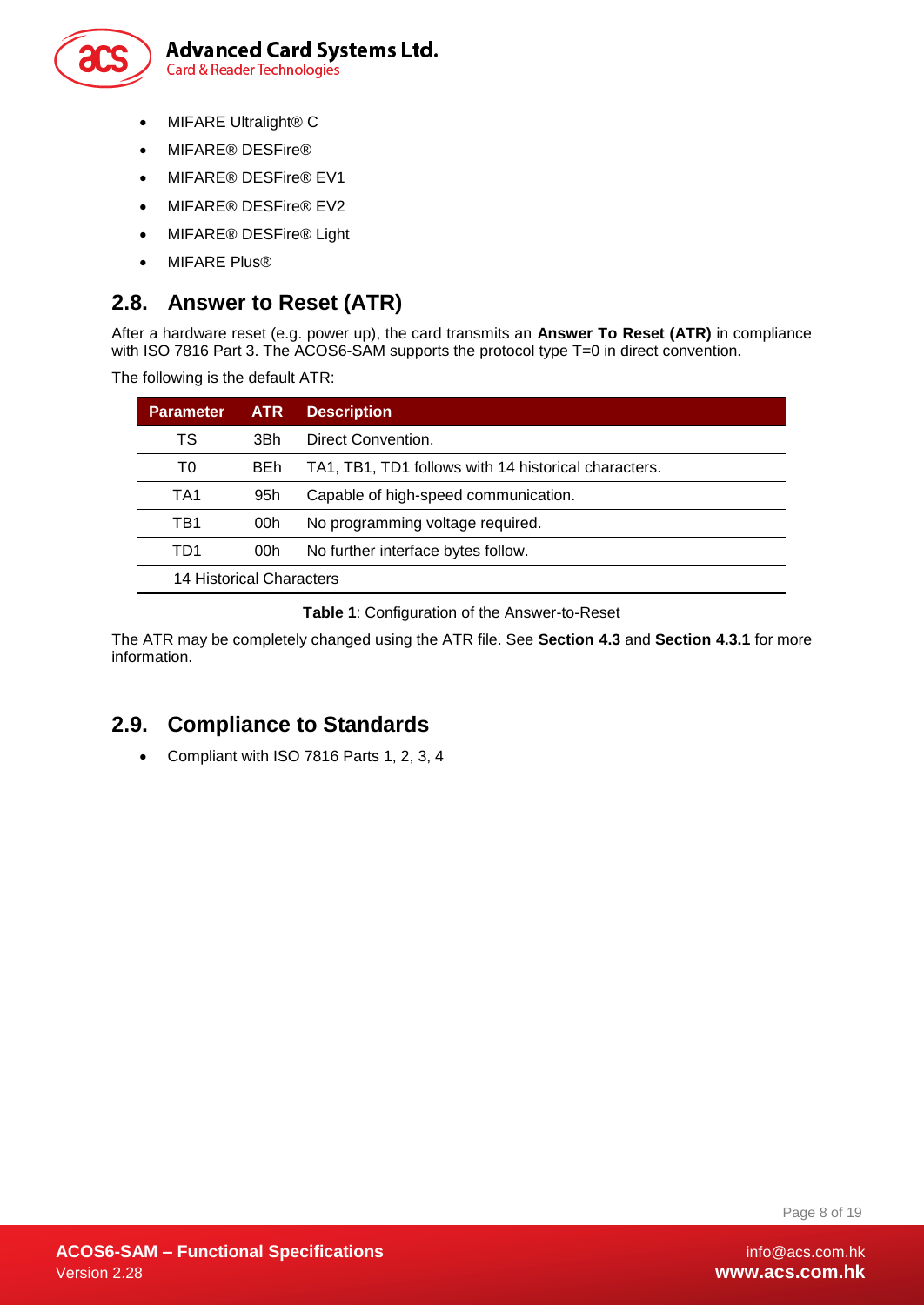

# <span id="page-8-0"></span>**3.0.ACOS6-SAM Security Features**

The ACOS6-SAM is designed to be used as a general cryptogram computation module or as the security authentication module for client cards such as ACOS3, ACOS6, ACOS7, ACOS10, MIFARE Ultralight C, MIFARE DESFire, MIFARE DESFire EV1, MIFARE DESFire EV2, MIFARE DESFire Light and MIFARE Plus client cards. The SAM card securely stores the cryptographic keys and use these keys to compute cryptograms for other applications or smart cards. Using this, the keys never leave the SAM un-encrypted and the system security is greatly enhanced.

The ACOS6-SAM can be deployed in any application for these purposes:

- To store and secure the application's DES/3DES master keys
- To generate and derive application keys based on a set of master keys
- To perform cryptographic functions with client smart cards
- To use as a secured encryption module

When used with ACOS3 or ACOS6 client smart cards, the ACOS6-SAM can perform the following functions:

- Initialize the ACOS3/6 card with diversified keys based on the card's unique serial number
- Perform mutual authentication process, and generate session key
- Perform secure messaging with ACOS3/6
- Compute secured e-Purse commands
- Perform secure key injection with ACOS6

When used with ACOS7, ACOS10, and ACOS10-PSAM smart cards, the ACOS6-SAM can perform the following functions:

- Initialize the ACOS7/ACOS10/ACOS10-PSAM card with diversified keys based on the card's unique serial number
- Perform mutual authentication process and generate session key
- Perform secure key injection with ACOS7/ACOS10

*Note: ACOS6-SAM does not perform PBOC/MOC-based purse commands. For that, please use ACOS10-PSAM which is a PBOC-compliant payment SAM.*

When used with MIFARE Ultralight C smart cards, the ACOS6-SAM can perform the following functions:

- Initialize the UL-C client card with diversified keys based on the card's unique serial number
- Perform mutual authentication process

When used with MIFARE Plus, MIFARE DESFire/MIFARE DESFire EV1/EV2/Light smart cards, the ACOS6-SAM can perform the following functions:

- Initialize the MIFARE Plus, MIFARE DESFire/MIFARE DESFire EV1/EV2/Light client card with diversified keys based on the card's unique serial number
- To perform mutual authentication process
- To perform secure messaging
- To perform secure key injection

The programming method of the ACOS6-SAM is different from ACOS3 cards. It is designed to conform to ISO 7816 Part 4 file system and command set. To get the application developer up to speed, we have included a quick start guide and sample personalization. The following subsections describe the specific SAM functions.

Page 9 of 19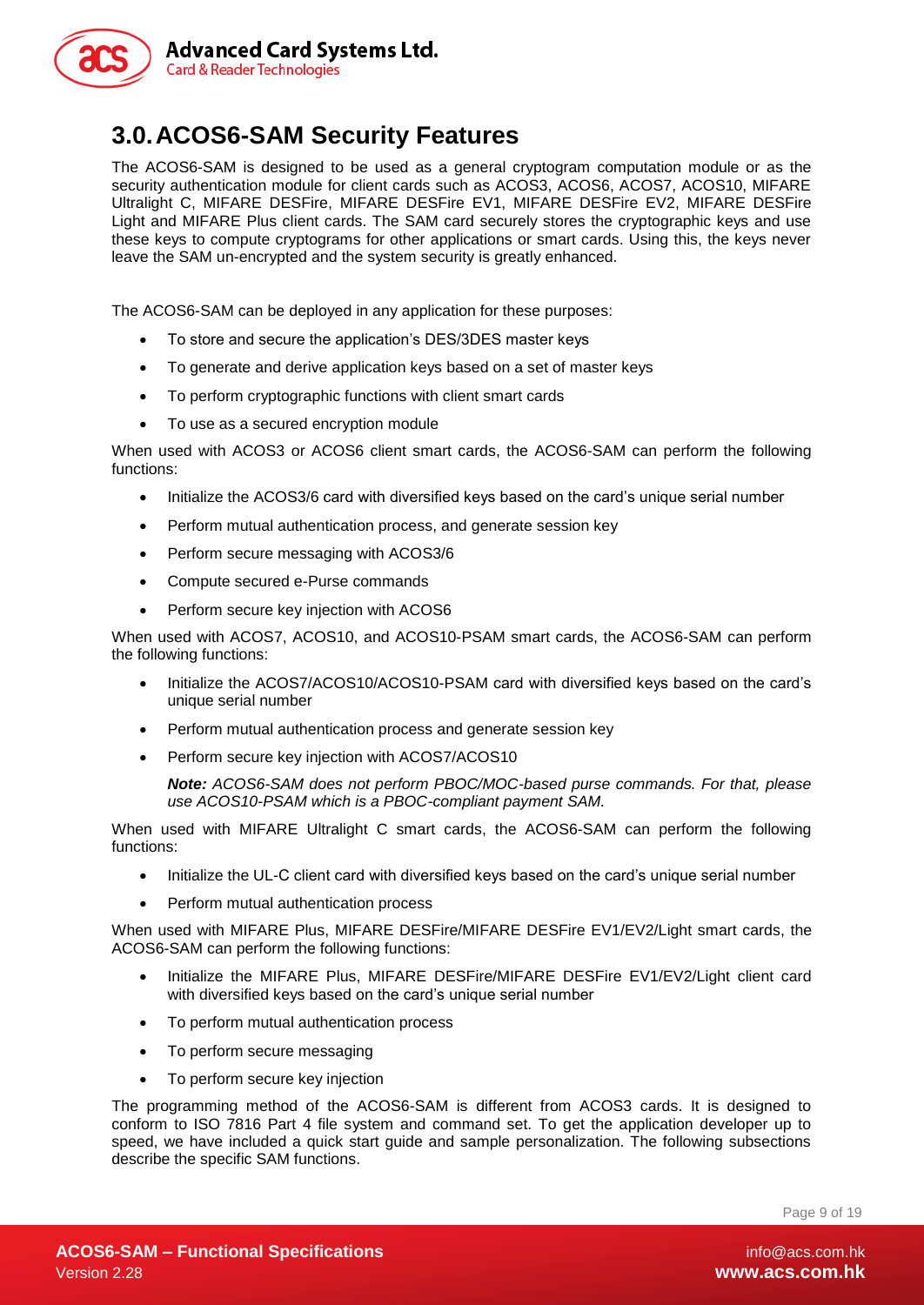

# <span id="page-9-0"></span>**4.0.Card Management**

This section outlines the card level features and management functions.

# <span id="page-9-1"></span>**4.1. Card Life Cycle States**

The ACOS6-SAM has the following card states:



**Figure 1**: Card Life Cycle States

#### <span id="page-9-5"></span><span id="page-9-2"></span>**4.1.1. Pre-Personalization State**

This is the initial state of the card. The user can freely access the card header block (defined in the last section). The card header block can be referenced by its address using the READ BINARY or UPDATE BINARY command.

The User can personalize the Card's Header Block as he wishes. Card remains in this state as long as:

- 1. MF is not created.
- 2. *Card Life Cycle Fuse (address EEC7)* of the *Card Header Block* is FFh.

#### <span id="page-9-3"></span>**4.1.2. Personalization State**

The card goes into this state once the MF is successfully created and *Card Life Cycle Fuse* is not blown (still FFh). User can no longer directly access the card's memory as in the previous state. User can create and test files created in the card as if in Operational Mode.

User can perform tests under this state and may revert to the Pre-Personalization State by using the CLEAR CARD command.

#### <span id="page-9-4"></span>**4.1.3. User State**

Card goes into this state once the MF is successfully created and *Card Life Cycle Fuse* is blown. Alternatively, users can use the ACTIVATE CARD command to go from the personalization state to user state.

The card cannot revert back to previous states when Card Life Cycle Fuse is set (00h) and bit 5 of Special Function Flags (Deactivate Card Enable Flag) is not set. The CLEAR CARD and DEACTIVATE CARD commands are no longer operational.

Page 10 of 19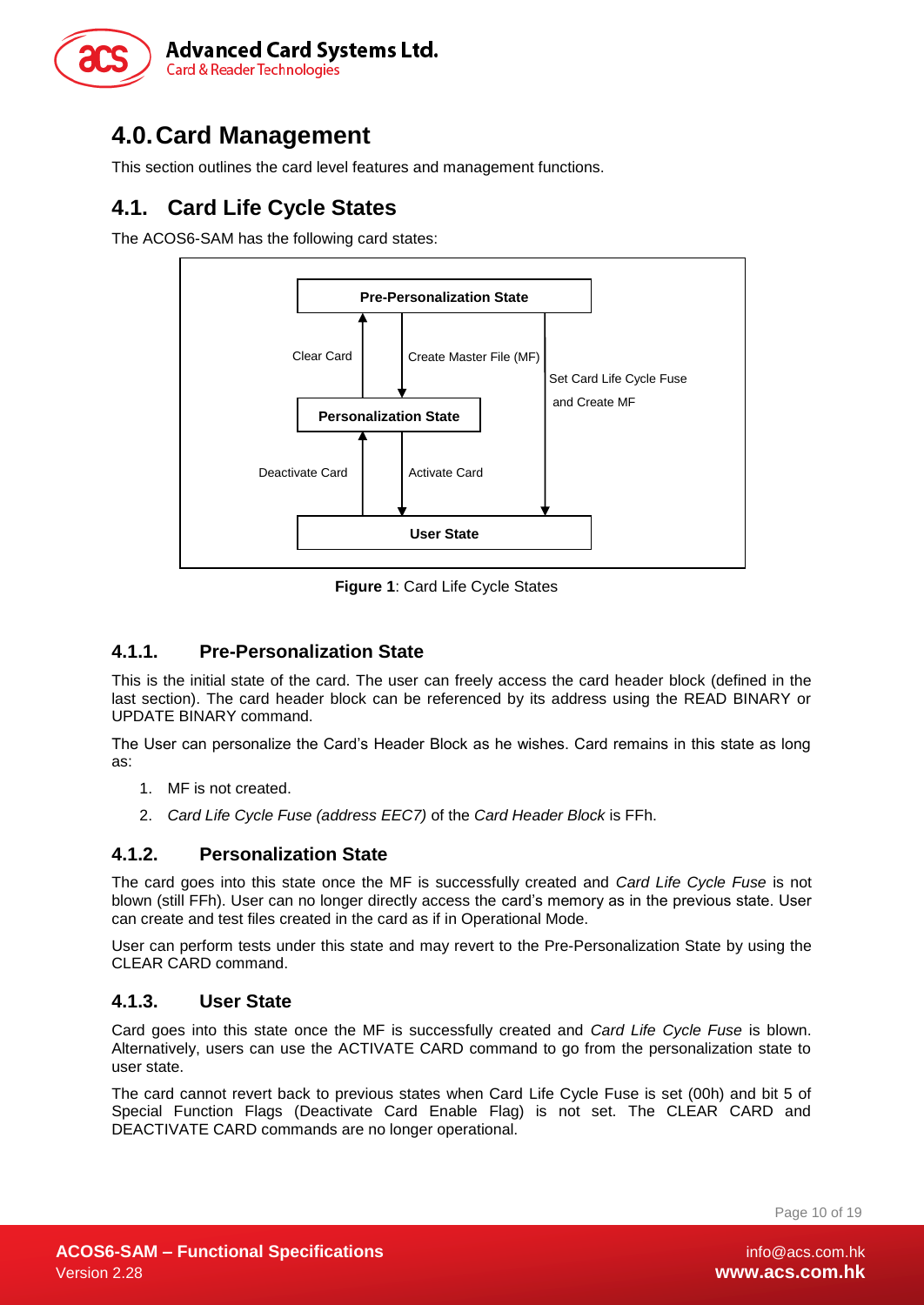

#### <span id="page-10-0"></span>**4.1.4. Typical Development Steps of a Card**

- 1. User personalizes the card's header block using UPDATE BINARY.
- 2. User then creates his card file structure, starting with MF. Dedicated Files (DF) and Elementary Files (EF) are created and the card's security design is tested at this state. If design flaws are found, user can always return to state 1 using the CLEAR CARD command.
- 3. Once the card's file and security design is final and tested, perform Clear Card command and blow the *Card Life Cycle Fuse* using the UPDATE BINARY command (write 00h to address EEC7h).
- 4. Card goes into Operational Mode when the MF is created again. User can re-construct the file system under this state. Card can no longer go back to previous states.

User may choose to set the enable DEACTIVATE CARD command in card header block. This allows step 3 and 4 to be replaced by the ACTIVATE CARD command. If the application developer wishes to clear this card, the DEACTIVATE CARD command can be used. To control the access to the DEACTIVATE CARD command, an extended security attribute can be set.

## <span id="page-10-1"></span>**4.2. Card Header Block**

The ACOS6-SAM card operating system has 64 KB EEPROM. In its initial state (where no file exists), the user can access the card header block by using read/write binary with the indicated address.

## <span id="page-10-2"></span>**4.3. Answer To Reset (ATR)**

After hardware reset (e.g., power up), the card transmits an Answer To Reset (ATR) in compliance with ISO 7816 Part 3. ACOS6-SAM supports the protocol type T=0 in direct convention.

For full descriptions of ATR options see ISO 7816 Part 3.

#### <span id="page-10-3"></span>**4.3.1. Customizing the ATR**

ACOS6-SAM's ATR can have a customized transmission speed or have specific identification information in the card. The new ATR must be compliant to ISO 7816 Part 3. Otherwise, the card may become unresponsive and non-recoverable at the next power-up or card reset. Therefore, it is only recommended to change T0 (lower nibble), TA1, and historical bytes.

#### **4.3.1.1. Customized ATR for Microsoft Windows Usage**

For Windows® 7 and above operating systems: Windows automatically attempts to download the smart card's minidriver whenever a smart card is inserted into the smart card reader. Since the ACOS6-SAM is not intended to conform to Windows default usage, such smart card minidriver is not necessary. However, if the ACOS6-SAM is inserted into a Windows system, Windows may search online for the driver and may give a warning that the "device driver was not successfully installed" for the smart card. There are two ways to solve this issue:

- 1. Disable smart card plug and play and certificate propagation in Windows.
- 2. Change the ATR so Windows will recognize the ACOS6-SAM smart card to use ACS's Unified Null Driver.

For the first solution, please follow the instructions in this Microsoft® support link to disable smart card plug and play: [http://support.microsoft.com/kb/976832.](http://support.microsoft.com/kb/976832) This may have to be done for every computer that will be used in this system..

For the second solution, ACS has developed a Unified Null driver for the ACOS line of smart cards. The Unified Null driver will satisfy the Windows requirement to have a minidriver for the card, hence the warning from Windows every time the card is inserted will no longer appear. The Unified Null Driver can be downloaded automatically from Windows Update if Automatic Updates are turned ON. In order for Windows to recognize the ACOS6-SAM smart card to use the Unified Null driver, the ATR must be customized. In the case of ACOS6-SAM, the ATR should be:

3B BE XX 00 00 41 43 4F 53 36 5F 53 41 4D 5F 4E 44 90 00h.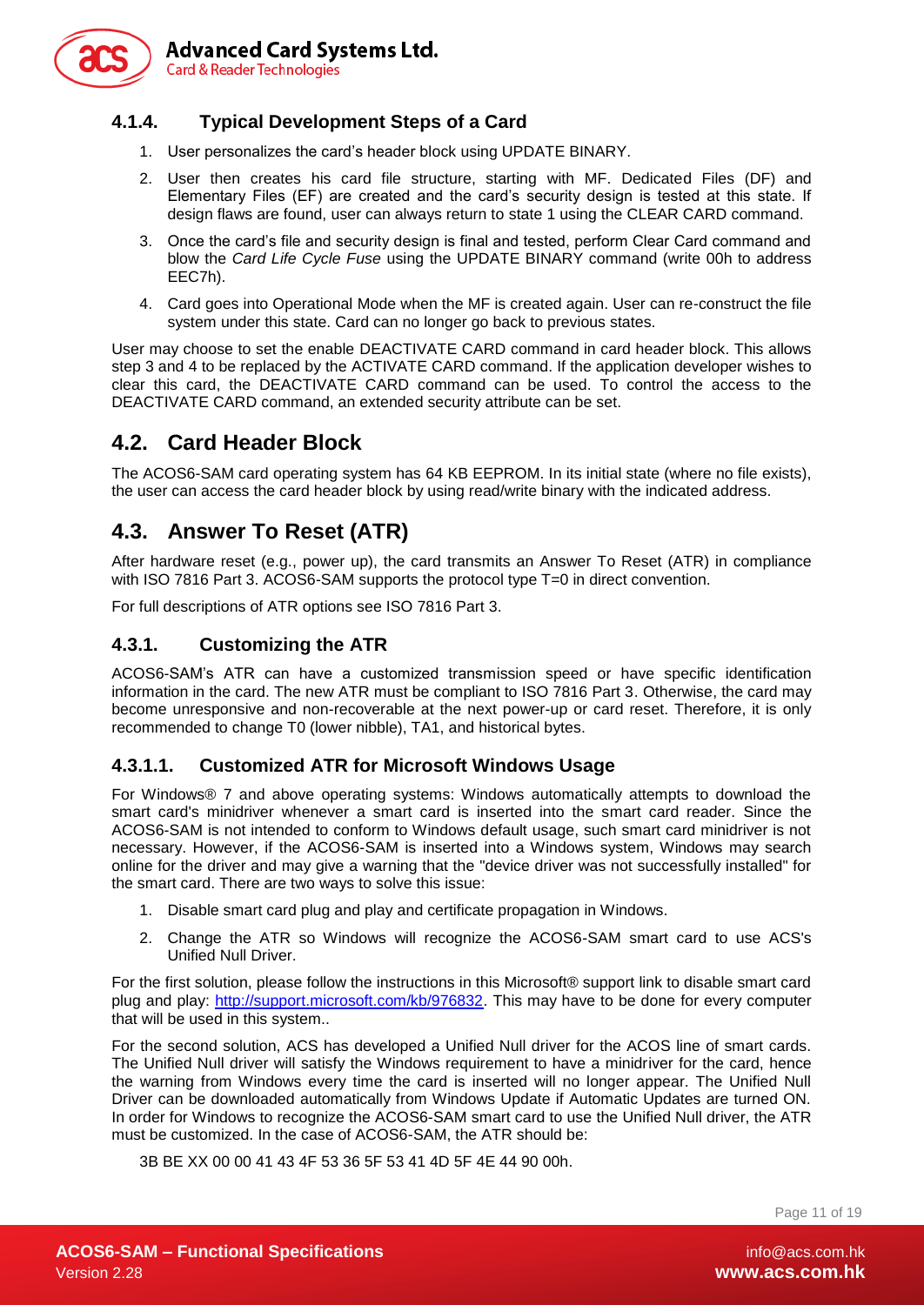

# <span id="page-11-0"></span>**5.0.File System**

This section explores the file system of the ACOS6-SAM smart card.

## <span id="page-11-1"></span>**5.1. Hierarchical File System**

The ACOS6-SAM is fully compliant to ISO 7816 Part 4 file system and structure. The file system is very similar to that of the modern computer operating system. The root of the file is the **Master File (MF)**. Each Application or group of data files in the card can be contained in a directory called a **Dedicated File (DF)**. Each DF or MF can store data in **Elementary Files (EF)**.

The ACOS6-SAM allows for an arbitrary depth DF tree structure. That is, the DFs can be nested. Please see the figure below:



<span id="page-11-2"></span>**Figure 2**: File System Hierarchy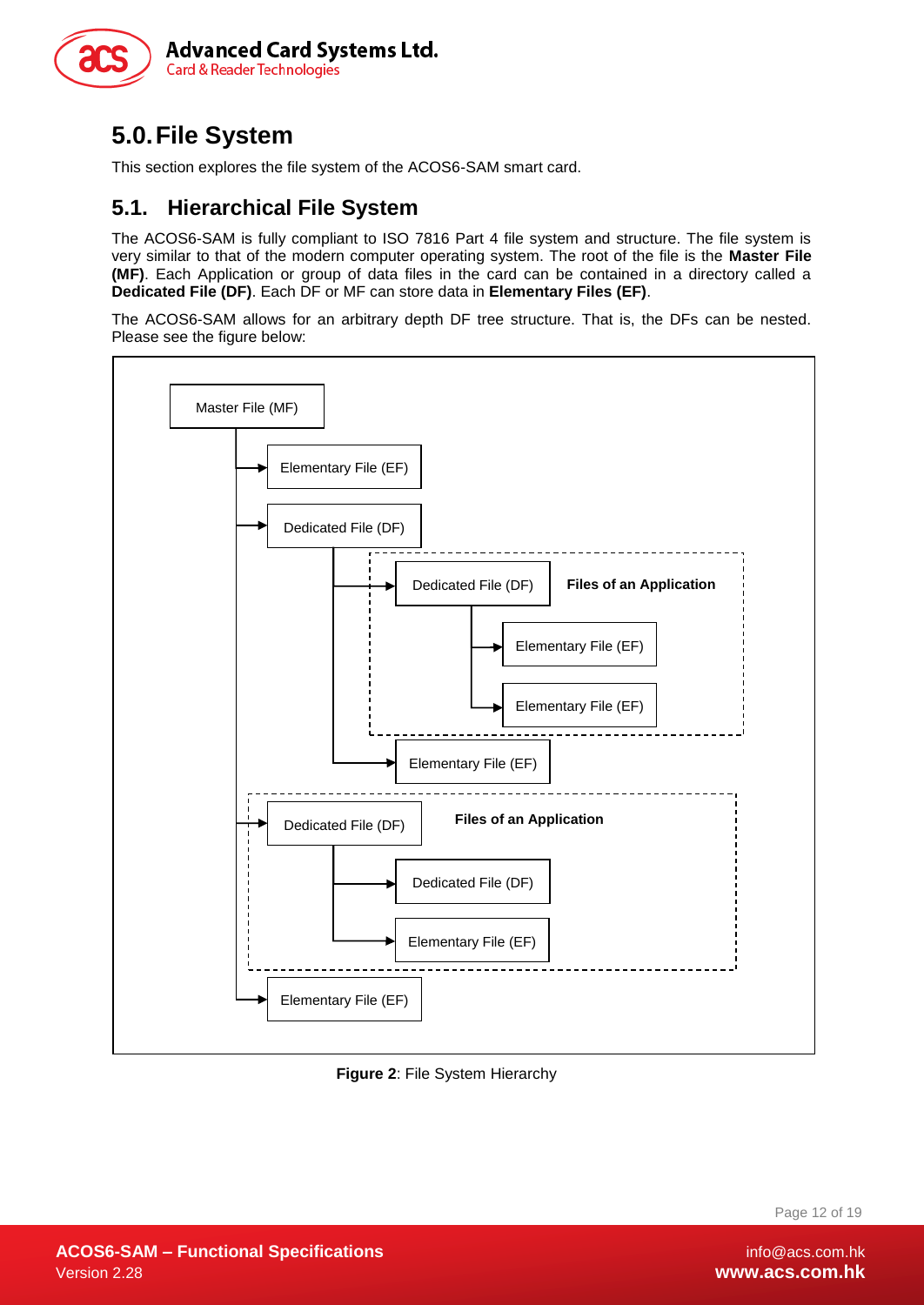

## <span id="page-12-0"></span>**5.2. File Header Data Structure**

The ACOS6-SAM organizes the user EEPROM area by files. Every file has a File Header, which is a block of data that describes the file's properties. Knowledge of the file header block will help the application developer accurately plan for the usage of the EEPROM space.

#### <span id="page-12-1"></span>**5.2.1. File Descriptor Byte (FDB)**

This field indicates the file's type. The size of the File Header Block varies depending on the file type.

#### <span id="page-12-2"></span>**5.2.2. Data Coded Byte (DCB)**

The ACOS6-SAM does not use this field. It is part of the header to comply with ISO 7816 Part 4.

#### <span id="page-12-3"></span>**5.2.3. File ID**

This is a 16-bit field that uniquely identifies a file in the MF or a DF. Each file under a DF (or MF) must be unique.

#### <span id="page-12-4"></span>**5.2.4. File Size**

This is a 16-bit field that specifies the size of the file. It does not include the size of the file header. For record-based EF's, the first byte indicates the *maximum record length* (MRL), while the second indicates the *number of records* (NOR). For non-record-based EF (Transparent EF), the first byte represents the high byte of the file size and the second is the low-order byte. For DF's, this field is not used.

#### <span id="page-12-5"></span>**5.2.5. Short File Identifier (SFI)**

The Short File Identifier (SFI) is a five-bit value that represents the file's Short ID. ACOS6-SAM allows file referencing through SFI. The last 5 bits of the File ID does not necessarily have to match this SFI. Two files may have the same SFI under a DF. In such case, the ACOS6-SAM will select the one that was created first.

#### <span id="page-12-6"></span>**5.2.6. Life Cycle Status Integer (LCSI)**

This byte indicates the life status of the file, as defined in ISO 7816 Part 4. It can have the following values:

<span id="page-12-7"></span>

| b7 | b6 | b5 | b4 | b3 | b2 | b1 | b0     | <b>Hex</b> | <b>Meaning</b>                     |
|----|----|----|----|----|----|----|--------|------------|------------------------------------|
| 0  | 0  | 0  | 0  | 0  | 0  |    | 1      | 01h        | <b>Creation state</b>              |
| 0  | 0  | 0  | 0  | 0  | 0  |    |        | 03h        | Initialization state               |
| 0  | 0  | 0  | 0  | 0  |    | -  |        | 05h or 07h | Operational state (activated)      |
| 0  | 0  | 0  | 0  | 0  |    | ۰  |        | 04h or 06h | Operational state<br>(deactivated) |
| 0  |    | 0  | 0  |    |    |    | $\sim$ | 0Ch to 0Fh | <b>Termination state</b>           |

**Table 2**: Cycle Status Byte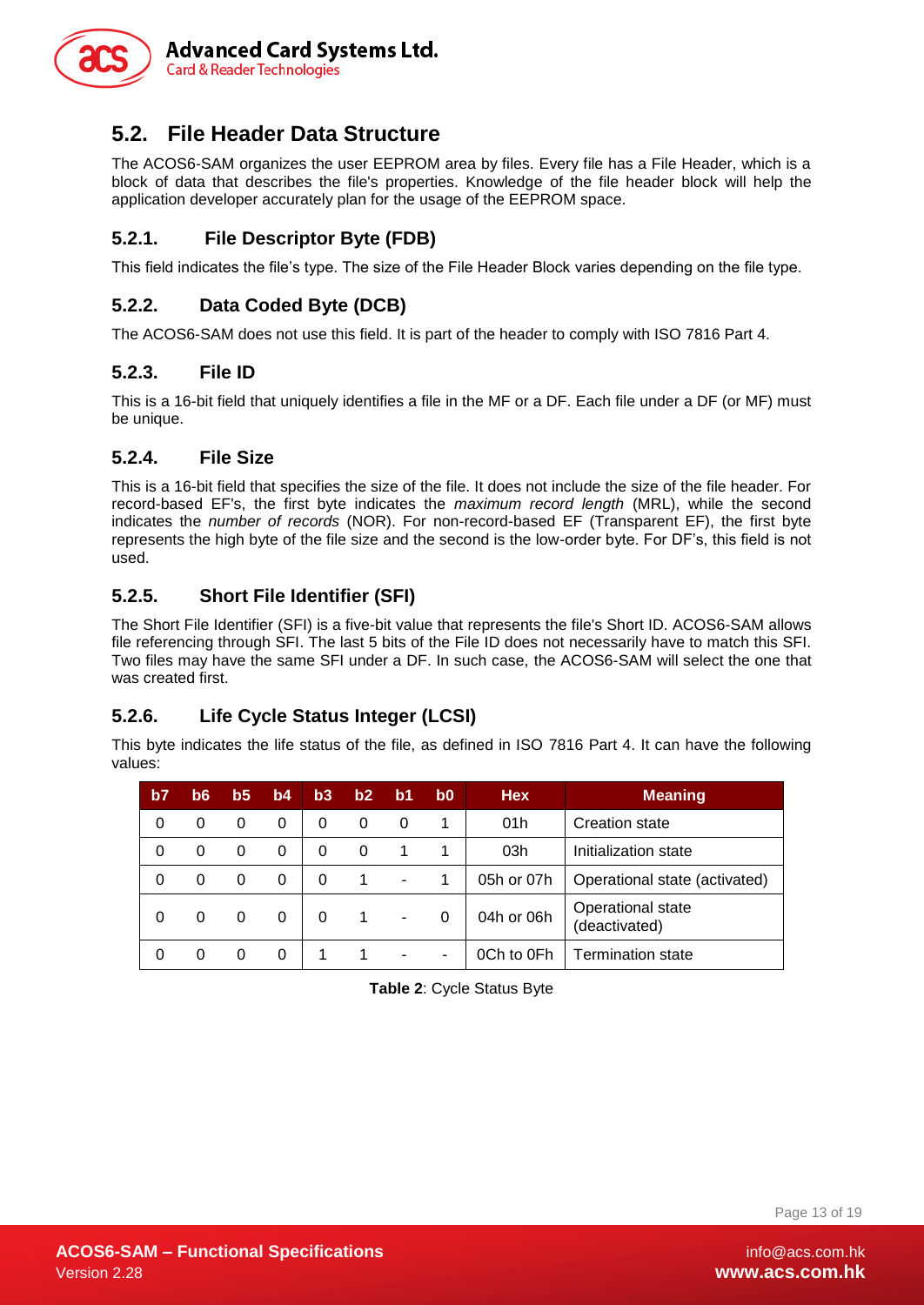

#### **Advanced Card Systems Ltd. Card & Reader Technologies**



**Figure 3**: File Life Cycle Status

- <span id="page-13-6"></span>1. In Creation/Initialization states, all commands to the file will be allowed by the COS.
- 2. In Activated state, commands to the file are allowed only if the file's security conditions are met.
- 3. In Deactivated state, most commands to the file are not allowed by the COS.
- 4. In Terminated State, all commands to the file will not be allowed by the COS.

#### <span id="page-13-0"></span>**5.2.7. Security Attribute Compact Length (SAC Len)**

This byte indicates the length of the SAC structure that is included in the file header below.

#### <span id="page-13-1"></span>**5.2.8. Security Attribute Expanded Length (SAE Len)**

This byte indicates the length of the SAE structure that is included in the file header below.

#### <span id="page-13-2"></span>**5.2.9. DF Name Length/First Cyclic Record**

If the file is a DF, this field indicates the length of the DF's Name.

If the file is a Cyclic EF, this field holds the index of the last-altered record.

Otherwise, this field is not used.

#### <span id="page-13-3"></span>**5.2.10. Parent Address**

Two (2) bytes indicating the physical EEPROM address of the file's parent DF.

#### <span id="page-13-4"></span>**5.2.11. Checksum**

To maintain data integrity in the file header, a checksum is used by the COS. It is computed by XORing all the preceding bytes in the header. Commands to a file will not be allowed if the file is found to have a wrong checksum.

#### <span id="page-13-5"></span>**5.2.12. Security Attribute Compact (SAC)**

This is a data structure that represents security conditions for certain file actions. The data is coded in an "AM-SC" template as defined in ISO 7816. The maximum size of this field is 8 bytes. See **ACOS6- SAM Reference Manual** for more information.

Page 14 of 19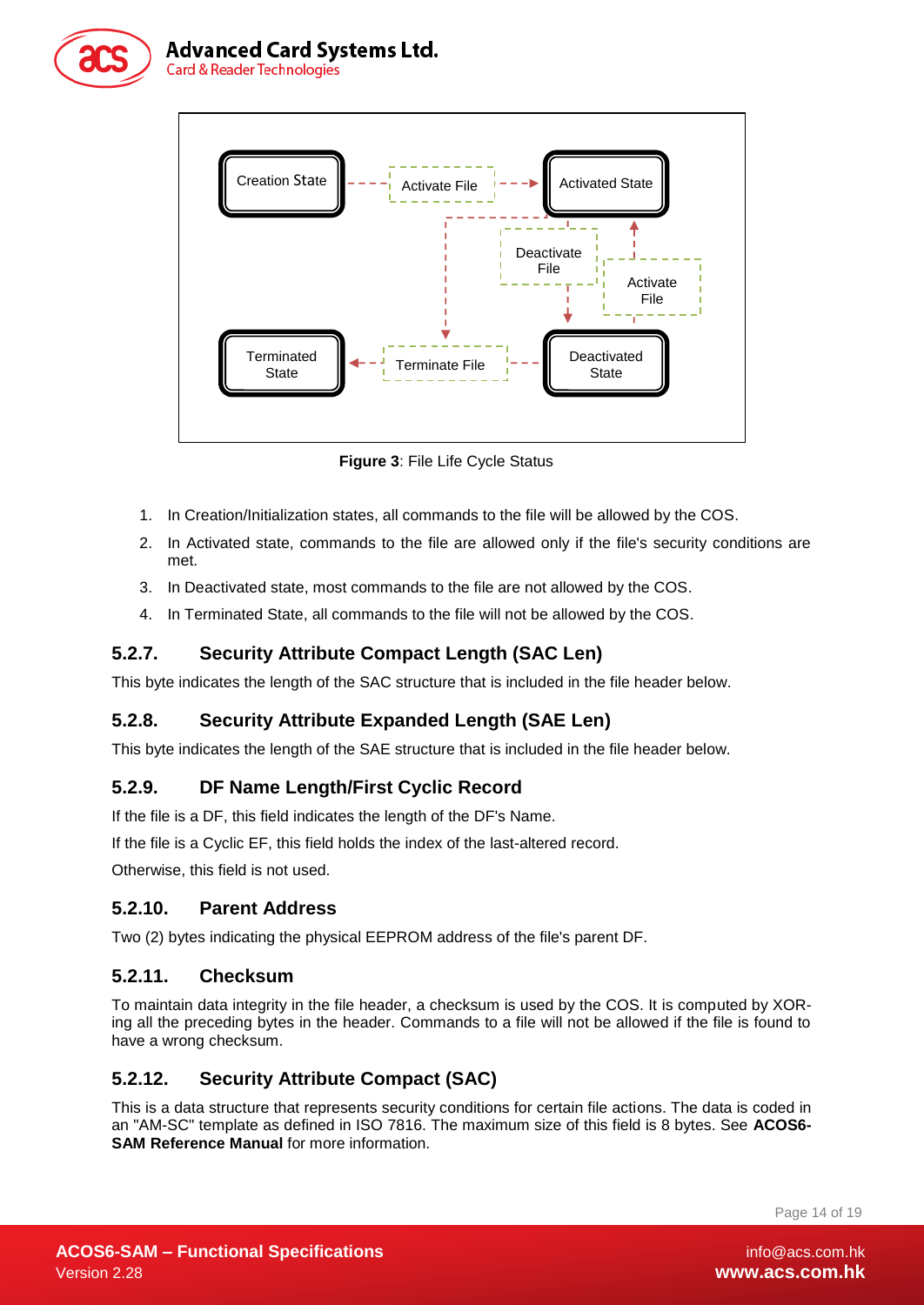

#### <span id="page-14-0"></span>**5.2.13. Security Attribute Expanded (SAE)**

This is a data structure that represents security conditions for certain card actions. The data is coded differently from SAC, and is also defined in ISO 7816. The maximum size of this field is 32 bytes. See **ACOS6-SAM Reference Manual** for more information.

For DF files, additional fields are included in the file header:

#### <span id="page-14-1"></span>**5.2.14. SE File ID (for DF only)**

For a DF, this field consists of two bytes containing the File ID of one of its children. That file is known as the *Security Environment File*, which is processed internally by the COS.

#### <span id="page-14-2"></span>**5.2.15. FCI File ID (for DF only)**

For a DF, this field consists of two bytes containing the File ID of one of its children. That file is known as the *File Control Information File*, which is processed internally by the COS.

#### <span id="page-14-3"></span>**5.2.16. DF Name (for DF only)**

For a DF, this field is the file's *Long Name*. Files can be selected through its long name, which can be up to 16 bytes.

#### <span id="page-14-4"></span>**5.3. Internal Security Files**

The behavior of the COS will depend on the contents of the security-related internal files. When internal files are activated, the READ condition must be set to NEVER. Typically, a DF should have:

- 1. Key File to hold PIN codes (referred as EF1) for verification
- 2. Key File to hold KEY codes (referred as EF2) for authentication
- 3. SE file to hold security conditions

A Key File is an Internal Linear-Variable file. It may contain a PIN data structure or a KEY data structure.

Page 15 of 19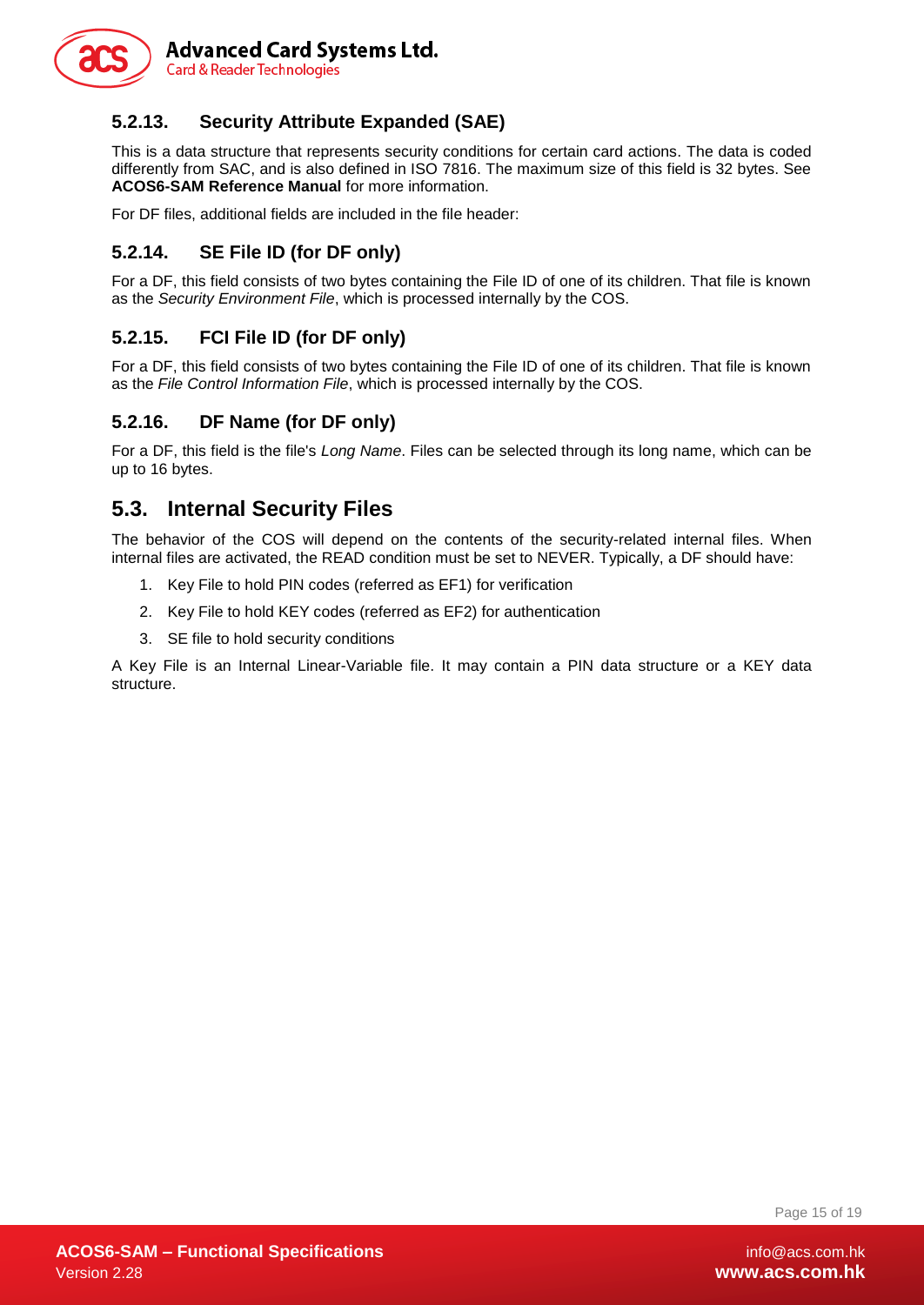

# <span id="page-15-0"></span>**6.0.Security Features**

This chapter illustrates the access rights and security capabilities of the ACOS6-SAM card along with its environment and usage. They are:

- File Security Attributes
- Security Environment
- Mutual Authentication
- Short Key External Authentication
- Secure Messaging
- Key Injection
- Anti-tearing Mechanism

Furthermore, file commands are restricted by the COS depending on the target file's (or current DF's) security Access Conditions. These conditions are based on PINs and KEYs being maintained by the system. Card Commands are allowed if certain PIN's or KEY's are submitted or authenticated.

Global PIN's are PINs that reside in a PIN EF (EF1) directly under the MF. Likewise, local Keys are KEYs that reside in a KEY EF (EF2) under the currently selected DF. There can be a maximum of: 31 Global PINs, 31 Local PINs, 31 Global Keys, and 31 Local Keys at a given time.

#### <span id="page-15-1"></span>**6.1. File Security Attributes**

Each file (MF, DF, or EF) has a set of security attributes set in its headers. There are two types of security attributes *Security Attribute Compact (SAC)* and *Security Attribute Expanded (SAE)*.

#### <span id="page-15-2"></span>**6.1.1. Security Attribute Compact (SAC)**

The SAC is a data structure that resides in each file. It indicates what file actions are allowed on the file, and what conditions need to be satisfied for each action.

<span id="page-15-3"></span>The SE record is found in the SE file - whose ID is specified in the current DF's header.

#### **6.1.2. Security Attribute Expanded (SAE)**

The SAE is a data structure that resides in each file. It tells the COS whether or not to allow file commands to proceed. SAE is more general compared to SAC. The format of SAE is an access mode data object (AMDO) followed by one or more *security condition data objects* (SCDO).

#### <span id="page-15-4"></span>**6.2. Security Environment**

Security conditions are coded in an SE File. Every DF has a designated SE FILE, whose file ID is indicated in the DF's header block. Each SE record has the following format:

#### **<SE ID Template> <SE Authentication Template>**

**SE ID Template:** Mandatory data object whose value states the identifier that is referenced by the SC byte of the SAC and SAE. The Tag is 80h with the length of 01h.

**SE Authentication Template:** Template that defines the security condition that must be meant for this SE to be satisfied. The security conditions are either PIN or Key authentications.

#### <span id="page-15-5"></span>**6.3. Mutual Authentication**

Mutual Authentication is a process in which both the card and the card-accepting device verify that the respective entity is genuine. A *Session Key* is the result of a successful execution of mutual authentication. The session key is only valid during a *session*. A session is defined as the time after a successful execution of the mutual authentication procedure and a reset of the card or the execution of another mutual authentication procedure.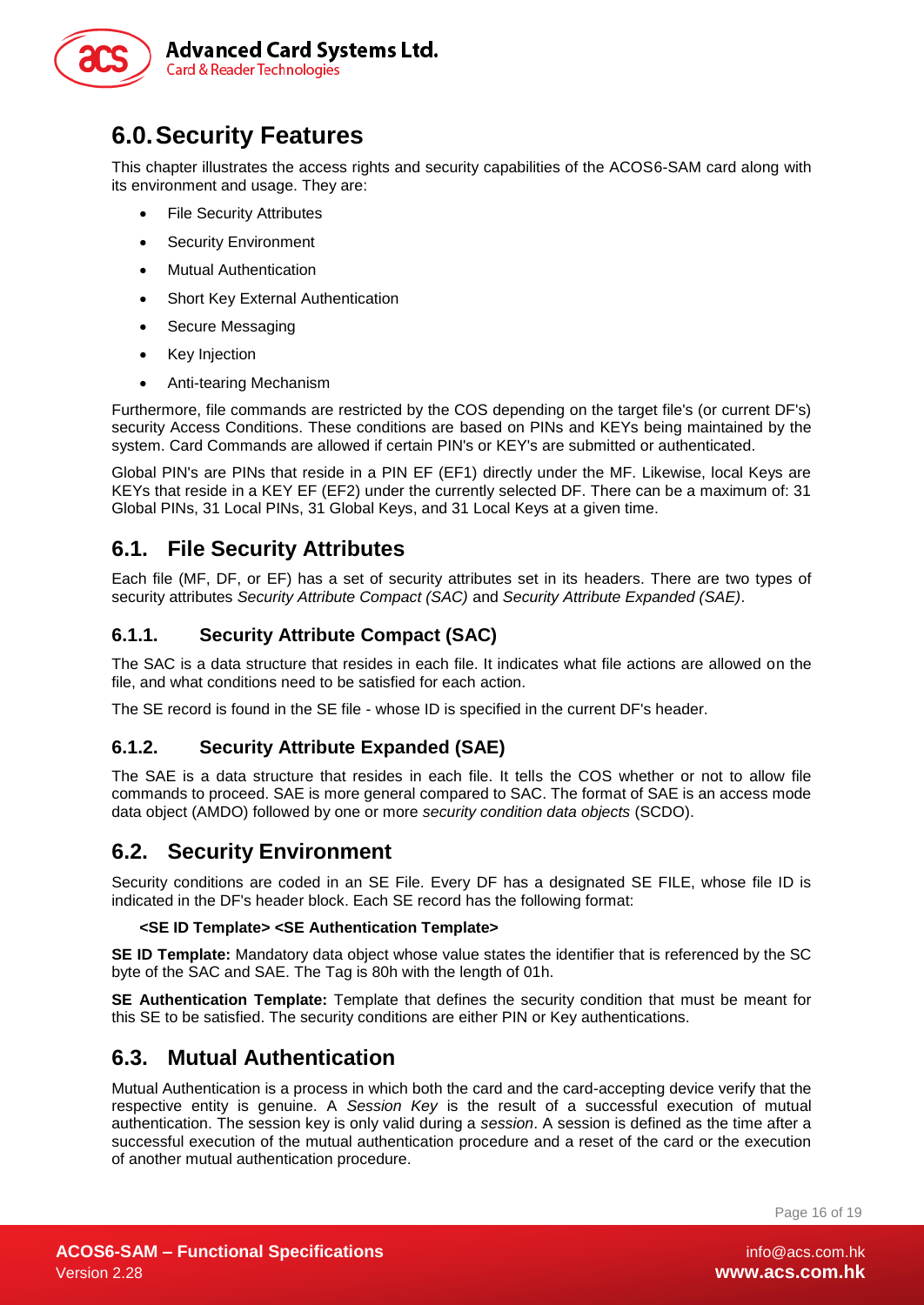

# <span id="page-16-0"></span>**6.4. Short Key External Authentication**

Short Key External Authentication uses a card challenge and terminal response method to gain authorization to the card. This allows for shorter external authentication or one-time-password that is more optimal for human input.

## <span id="page-16-1"></span>**6.5. Secure Messaging**

#### <span id="page-16-2"></span>**6.5.1. Secure Messaging for Authenticity (SM-MAC)**

The ACOS6-SAM supports two types of Secure Messaging - *Secure Messaging for Authenticity (SM-MAC)* and *Secure Messaging for Confidentiality (SM-ENC)*. SM for Authentication allows data and command that is transferred into the card and vice versa to be authenticated. This ensures that the command is not modified or replayed. Data blocks sent from the sender to the recipient are appended with 4 bytes of MAC. The receiver then verifies the MAC before proceeding with the operation. Before performing SM, both parties must first have a session key by performing mutual authentication. See **ACOS6-SAM Reference Manual** for more information on this.

#### <span id="page-16-3"></span>**6.5.2. Secure Messaging for Confidentiality (SM-ENC)**

ACOS6 Version 4.02 and later supports ISO secure messaging (SM). Secure messaging ensures data transmitted between the card and terminal/server is secured and not susceptible to eavesdropping, replay attack, and unauthorized modifications. Almost all of the commands can also use secure messaging initiated by the terminal.

# <span id="page-16-4"></span>**6.6. Encrypted Code Operations**

Depending on the setting of the PIN records in EF1, a code (or a PIN) may be submitted encrypted using the session key generated by mutual authentication.

#### <span id="page-16-5"></span>**6.6.1. Submit Encrypted Code**

If the setting in the PIN Identifier Byte of the PIN code to be submitted has b6 set, code submission must be encrypted.

#### <span id="page-16-6"></span>**6.6.2. Change Encrypted Code**

The PIN code can be changed during the activated state of the card.

## <span id="page-16-7"></span>**6.7. Key Injection**

Key Injection securely loads a key or diversified key from an ACOS6-SAM card into a target ACOS6- SAM or client ACOS6 card. For the purpose of key injection, we shall refer to the ACOS6-SAM with the key to inject the "*source SAM*" and the ACOS6/ACOS6-SAM to receive the key the "*target SAM.*"

This function allows for a master and subordinate SAM relationships and the subordinate SAMs can perform different specific operations.

The target SAM cards uses the Set Key command and the source SAM will use the Get Key command to perform key injection.

*Note: The key injection feature is available for ACOS6-SAM revision 4.02 and ACOS6 revision 3.02 onwards.*

## <span id="page-16-8"></span>**6.8. Anti-tearing Mechanism**

ACOS6-SAM uses an anti-tearing mechanism in order to protect card from data corruption due to card tearing which happens when the card is suddenly pulled out of reader during data update, or when the reader suffers from mechanical failure during card data update. On card reset, ACOS6-SAM looks at the anti-tearing fields and does the necessary data recovery. In such case, the COS will return the saved data to its original address in the EEPROM.

Page 17 of 19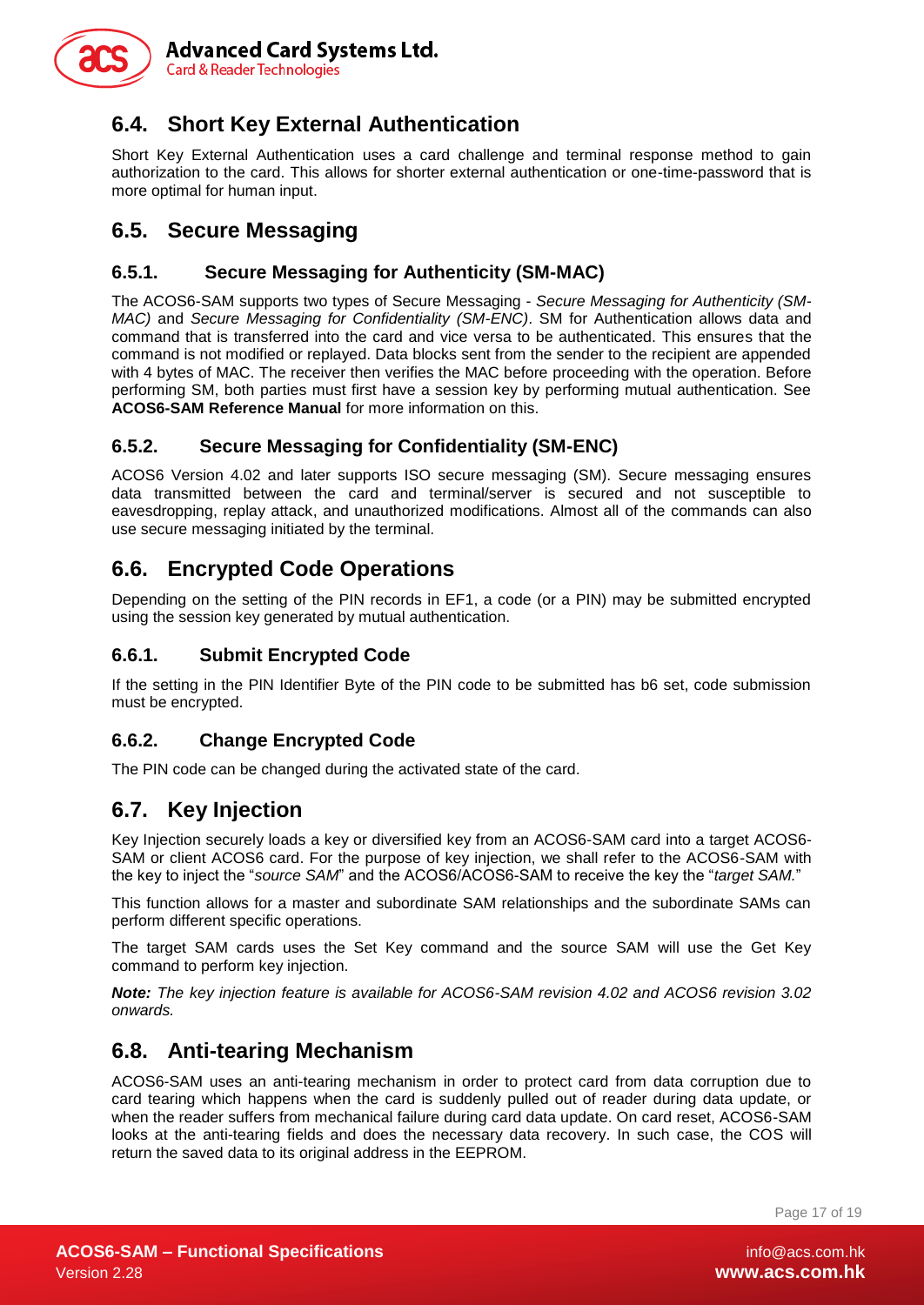

# <span id="page-17-0"></span>**7.0.Life Support Application**

These products are not designed for use in life support appliances, devices, or systems where malfunction of these products can reasonably be expected to result in personal injury. ACS customers using or selling these products for use in such applications do so on their own risk and agree to fully indemnify ACS for any damages resulting from such improper use or sale.

Page 18 of 19